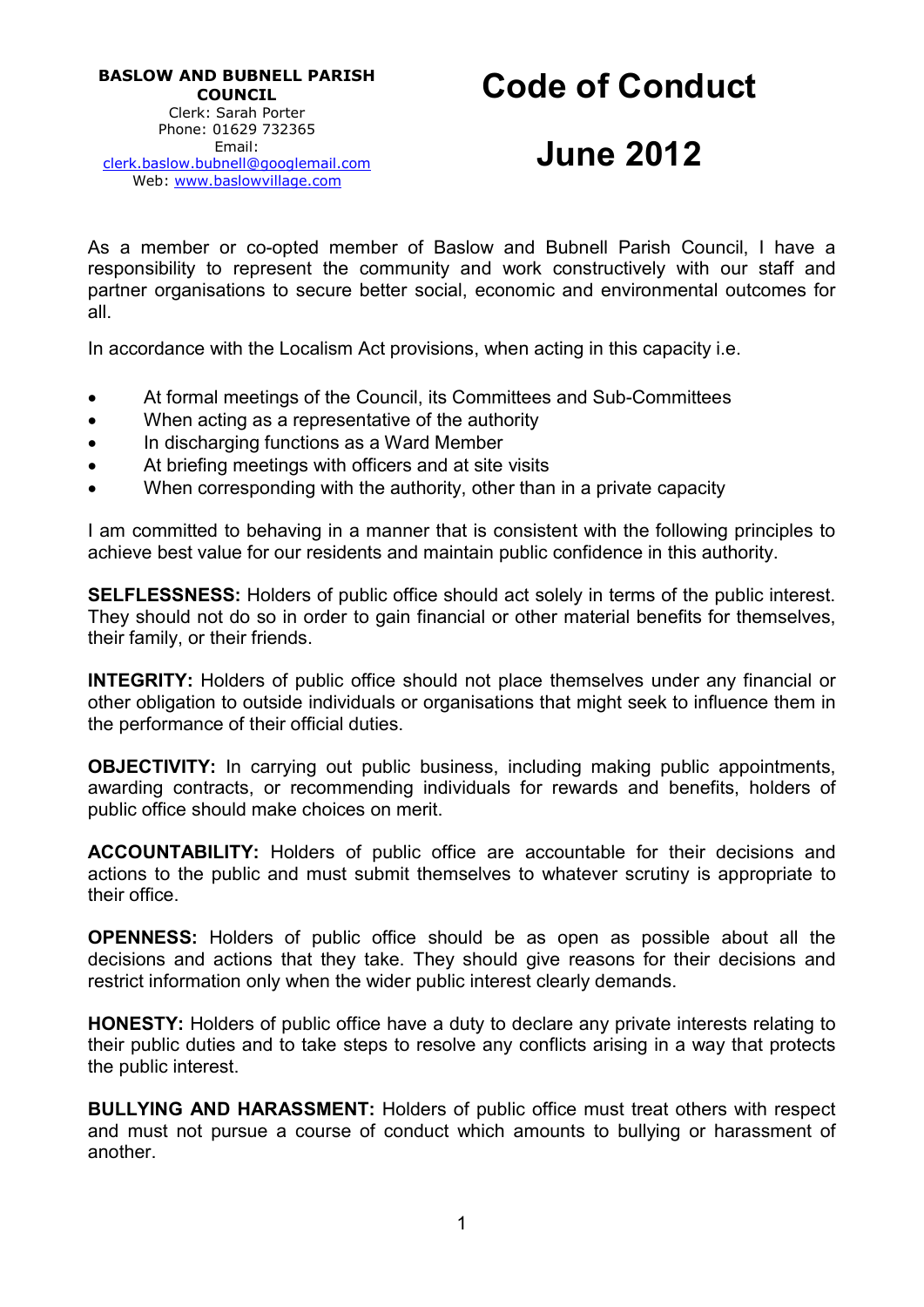LEADERSHIP: Holders of public office should promote and support these principles by leadership and example.

The Act provides for registration and disclosure of interests and in Baslow and Bubnell Parish Council, this will be done as follows:

#### 1. DISCLOSABLE PECUNIARY INTERESTS

I will -

- Comply with the statutory requirements to register, disclose and withdraw from participating in respect of any matter in which I have a Disclosable Pecuniary Interest as defined in Appendix A.
- Keep my register of interests up to date and notify the Monitoring Officer in writing within 28 days of becoming aware of any change in respect of my interests.
- Make verbal declaration of the existence and nature of any Disclosable Pecuniary Interest at any meeting at which I am present at which an item of business which affects or relates to the subject matter of that interests is under consideration, at or before the consideration of the item of business or as soon as the interest becomes apparent.

#### 2. SENSITIVE INFORMATION

Where I consider that the information relating to any of my interests in 1 above is sensitive information, and the District Council's Monitoring Officer/Parish Council Clerk agrees, I need not include that information when registering that interest, or, as the case may be, a change to that interest under section 1. In this Code "sensitive information" means information whose availability for inspection by the public creates or is likely to create, a serious risk that I or a person who lives with me may be subjected to violence or intimidation.

#### 3. OTHER INTERESTS

In addition to the statutory requirements, I will make verbal declaration of the existence and nature of any other non disclosable pecuniary interest or non pecuniary interest at any meeting at which I am present at which an item of business is under consideration, at or before the consideration of the item, or as soon as the interest becomes apparent where –

- The matter may be particularly regarded as affecting the well-being or financial standing of me, a friend or a member of my family
- It relates to, or is likely to affect, any of the interests listed in Appendix A to this Code, but in respect of my family or friends.

As a Member of Baslow and Bubnell Parish Council, my conduct will in particular address the statutory principles of the Code of Conduct by:

 Championing the needs of residents – the whole community and in a special way my constituents, including those who did not vote for me - and putting their interests first.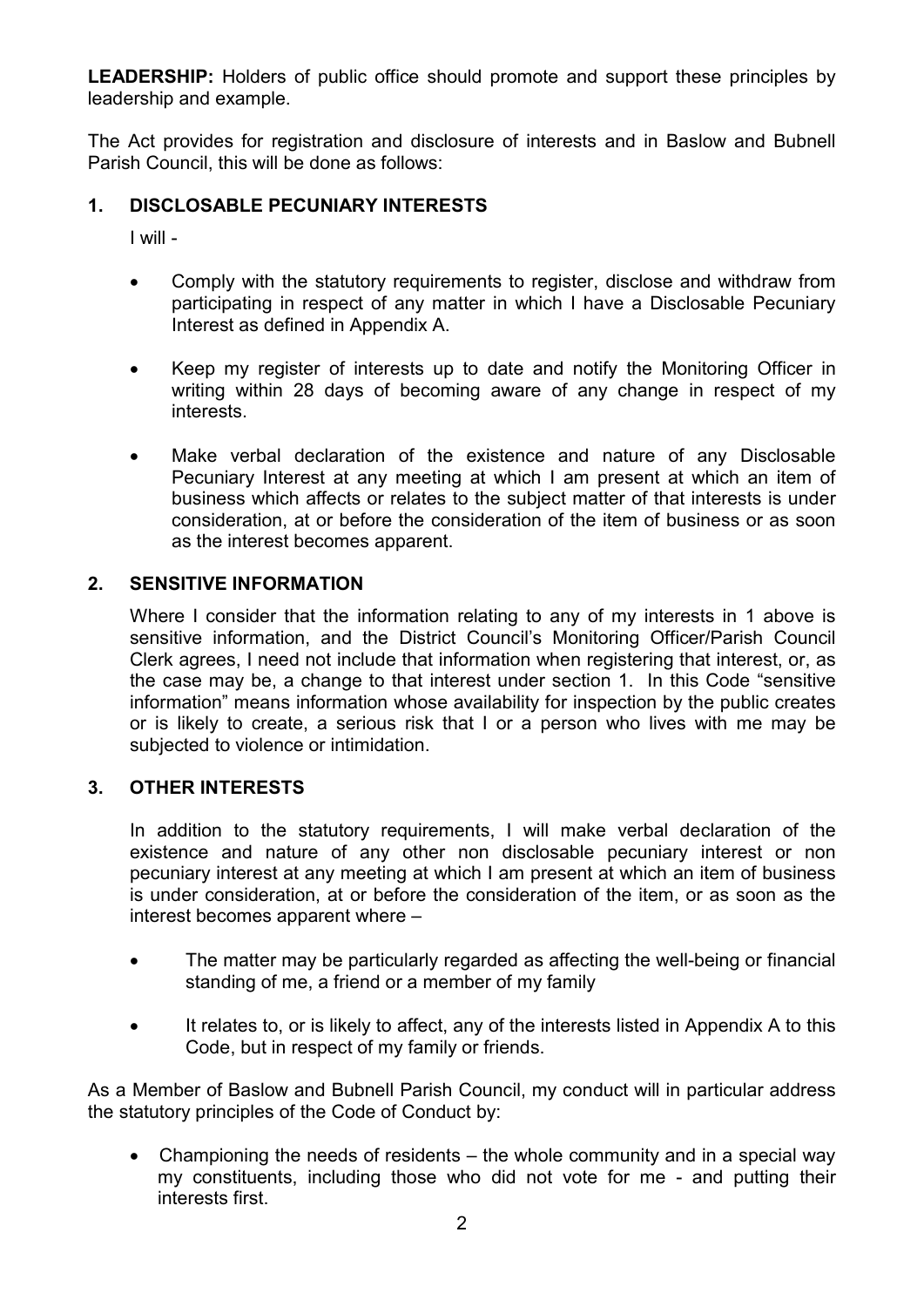- Dealing with representations or enquiries from residents, members of our communities and visitors fairly, appropriately and impartially.
- Not allowing other pressures, including the financial interests of myself or others connected to me, to deter me from pursuing constituents' casework, the interests of the Parish Council or the good governance of the authority in a proper manner.
- Exercising independent judgement and not compromising my position by placing myself under obligations to outside individuals or organisations who might seek to influence the way I perform my duties as a member/co-opted member of this authority.
- Listening to the interests of all parties, including relevant advice from statutory and other professional officers, taking all relevant information into consideration, remaining objective and making decisions on merit.
- Being accountable for my decisions and co-operating when scrutinised internally and externally, including by local residents.
- Contributing to making this authority's decision-making processes as open and transparent as possible to enable residents to understand the reasoning behind those decisions and to be informed when holding me and other members to account but restricting access to information when the wider public interest or the law requires it.
- Respecting the confidentiality of information which I receive as a member in accordance with the District Council's Member/Employee Protocol.
- Behaving in accordance with all our legal obligations, with particular regard to the:
	- o Data Protection Act 1998
	- o Freedom of Information Act 2000
	- o Bribery Act 2010
	- o Equality Act 2010
- Having regard to the principles of the authority's policies, protocols and procedures, including on the use of the Authority's resources.
- Valuing my colleagues and staff and engaging with them in an appropriate manner and one that underpins the mutual respect between us that is essential to good local government.
- Always treating people with respect, including the organisations and public I engage with and those I work alongside.
- Providing leadership through behaving in accordance with these principles when championing the interests of the community with other organisations as well as within this authority.